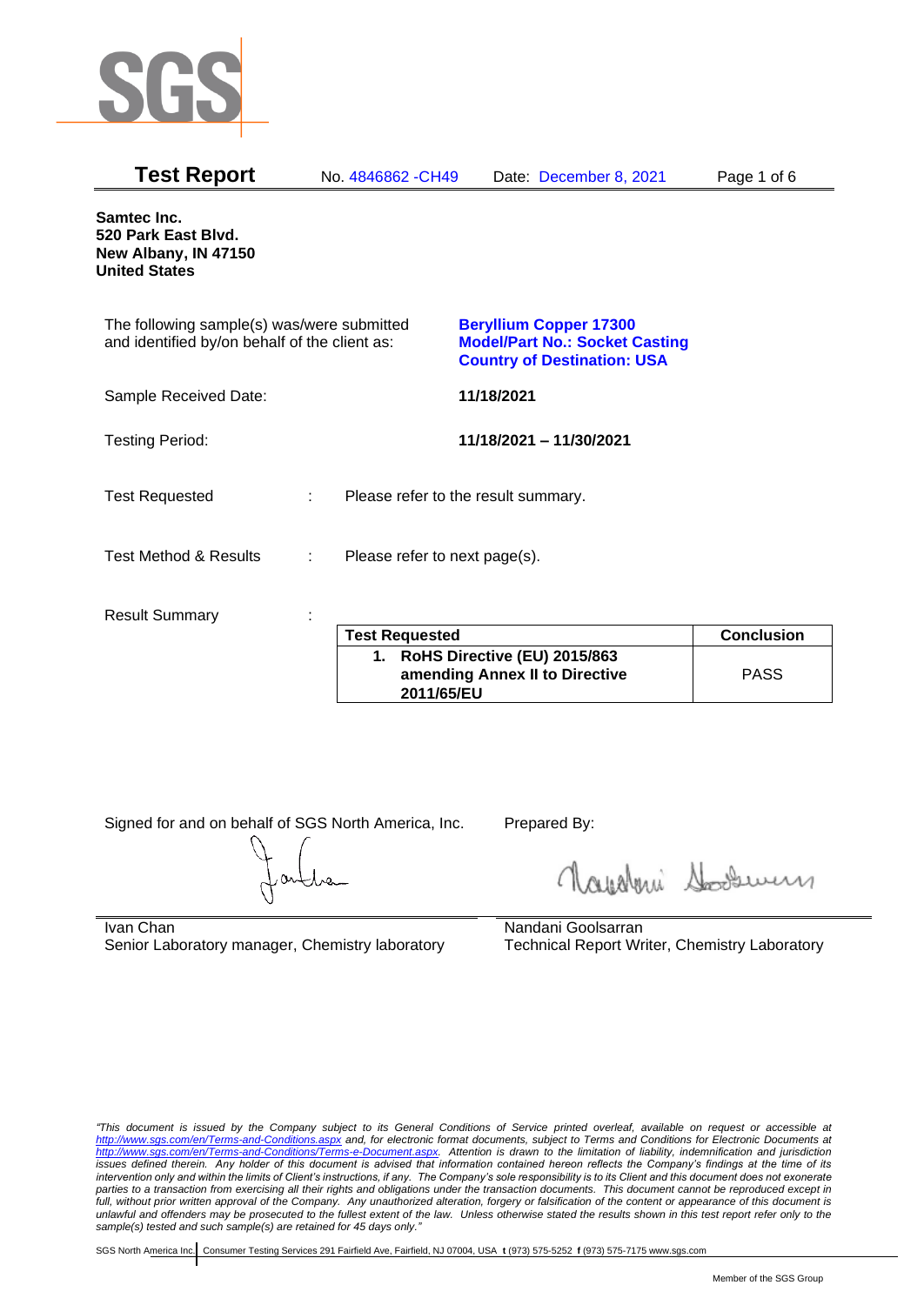

| Test Report | No. 4846862 - CH49 | Date: December 8, 2021 | Page 2 of 6 |
|-------------|--------------------|------------------------|-------------|
|-------------|--------------------|------------------------|-------------|

## **1. RoHS Directive (EU) 2015/863 amending Annex II to Directive 2011/65/EU**

## **Testing was done at an SGS Affiliate Laboratory:**

**Specimen SGS Sample ID Description No.** 1 HKT21-058386.003 Golden metal

Remarks :

 $(1)$  1 mg/kg = 1 ppm = 0.0001%

(2) MDL = Method Detection Limit

- $(3)$  ND = Not Detected  $($  < MDL)
- (4) "-" = Not Regulated

Test Method : With reference to IEC 62321-4:2013+A1:2017 and IEC62321-5:2013, analyzed by ICP-OES.

(Decision Rule: please refer to appendix 1: Category 1)

With reference to IEC62321-7-1:2015, analyzed by UV-Vis. (Decision Rule: please refer to appendix 1: Category 4)

| Test Item(s)                  | Limit | Unit                    | MDL                      | 003       |
|-------------------------------|-------|-------------------------|--------------------------|-----------|
| Cadmium (Cd)                  | 100   | mg/kg                   | $\mathbf{2}$             | <b>ND</b> |
| Lead (Pb)                     | 1,000 | mg/kg                   | 5                        | 2939#     |
| Mercury (Hg)                  | 1,000 | mg/kg                   | $\overline{c}$           | <b>ND</b> |
| Hexavalent Chromium (Cr(VI))▼ |       | $\mu$ g/cm <sup>2</sup> | 0.10                     | <b>ND</b> |
| Sum of PBBs                   | 1,000 | mg/kg                   |                          | ND.       |
| Monobromobiphenyl             |       | mg/kg                   | 5                        | <b>ND</b> |
| Dibromobiphenyl               |       | mg/kg                   | 5                        | ND.       |
| Tribromobiphenyl              |       | mg/kg                   | 5                        | <b>ND</b> |
| Tetrabromobiphenyl            |       | mg/kg                   | 5                        | ND.       |
| Pentabromobiphenyl            |       | mg/kg                   | 5                        | ND        |
| Hexabromobiphenyl             |       | mg/kg                   | 5                        | ND.       |
| Heptabromobiphenyl            |       | mg/kg                   | 5                        | <b>ND</b> |
| Octabromobiphenyl             |       | mg/kg                   | 5                        | ND.       |
| Nonabromobiphenyl             |       | mg/kg                   | 5                        | ND.       |
| Decabromobiphenyl             |       | mg/kg                   | 5                        | <b>ND</b> |
| Sum of PBDEs                  | 1,000 | mg/kg                   | $\overline{\phantom{0}}$ | ND.       |
| Monobromodiphenyl ether       |       | mg/kg                   | 5                        | <b>ND</b> |
| Dibromodiphenyl ether         |       | mg/kg                   | 5                        | ND.       |
| Tribromodiphenyl ether        |       | mg/kg                   | 5                        | ND        |
| Tetrabromodiphenyl ether      |       | mg/kg                   | 5                        | ND.       |

*"This document is issued by the Company subject to its General Conditions of Service printed overleaf, available on request or accessible at <http://www.sgs.com/en/Terms-and-Conditions.aspx> and, for electronic format documents, subject to Terms and Conditions for Electronic Documents at [http://www.sgs.com/en/Terms-and-Conditions/Terms-e-Document.aspx.](http://www.sgs.com/en/Terms-and-Conditions/Terms-e-Document.aspx) Attention is drawn to the limitation of liability, indemnification and jurisdiction issues defined therein. Any holder of this document is advised that information contained hereon reflects the Company's findings at the time of its intervention only and within the limits of Client's instructions, if any. The Company's sole responsibility is to its Client and this document does not exonerate*  parties to a transaction from exercising all their rights and obligations under the transaction documents. This document cannot be reproduced except in *full, without prior written approval of the Company. Any unauthorized alteration, forgery or falsification of the content or appearance of this document is unlawful and offenders may be prosecuted to the fullest extent of the law. Unless otherwise stated the results shown in this test report refer only to the sample(s) tested and such sample(s) are retained for 45 days only."*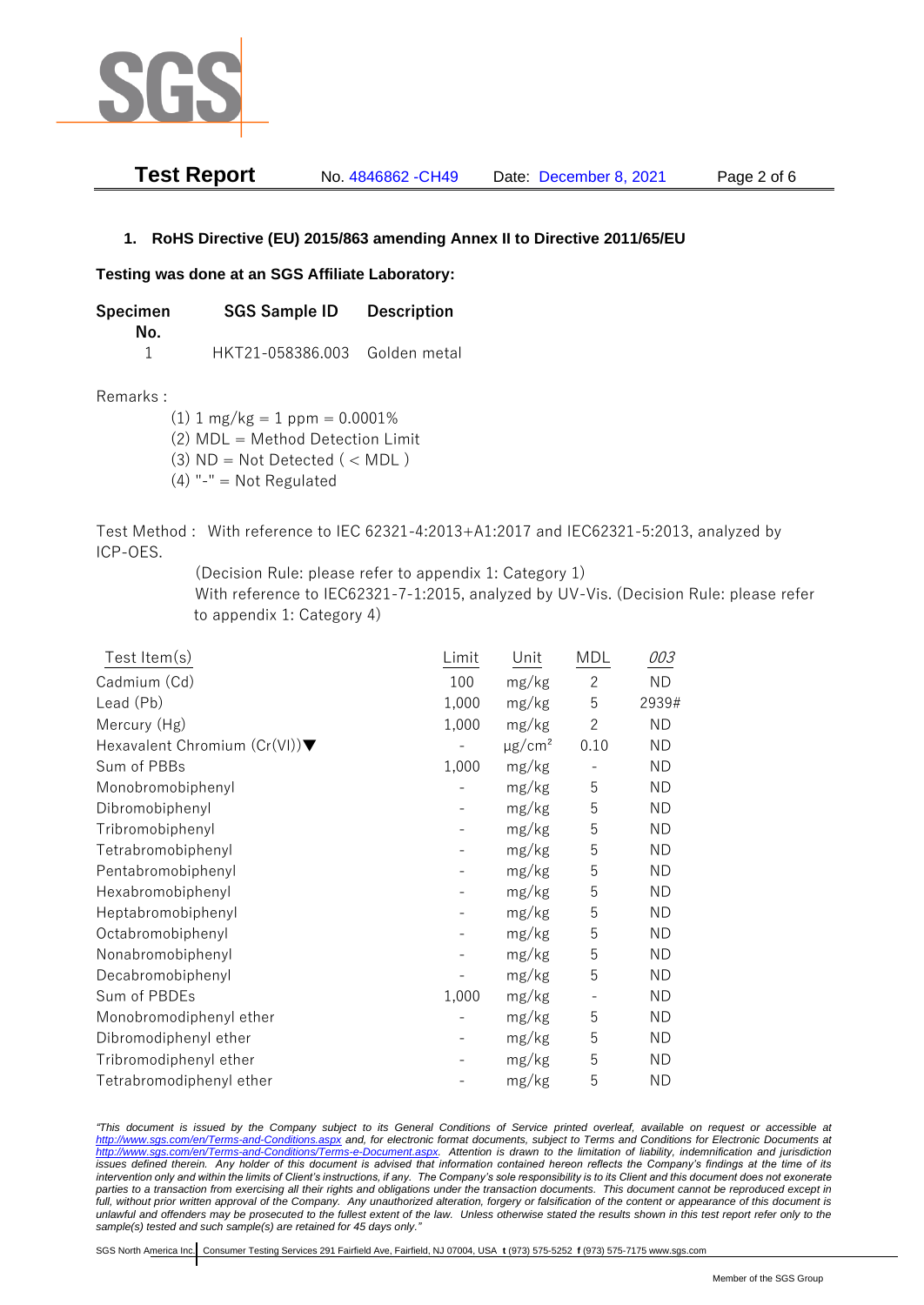

| <b>Test Report</b>       | No. 4846862 - CH49       | Date: December 8, 2021 |            |           | Page 3 of 6 |
|--------------------------|--------------------------|------------------------|------------|-----------|-------------|
| Test Item $(s)$          | Limit                    | Unit                   | <b>MDL</b> | 003       |             |
| Pentabromodiphenyl ether |                          | mg/kg                  | 5          | <b>ND</b> |             |
| Hexabromodiphenyl ether  | $\overline{\phantom{a}}$ | mg/kg                  | 5          | ΝD        |             |
| Heptabromodiphenyl ether |                          | mg/kg                  | 5          | ΝD        |             |
| Octabromodiphenyl ether  |                          | mg/kg                  | 5          | ΝD        |             |
| Nonabromodiphenyl ether  | $\qquad \qquad -$        | mg/kg                  | 5          | ΝD        |             |
| Decabromodiphenyl ether  | $\overline{\phantom{a}}$ | mg/kg                  | 5          | ΝD        |             |

Notes :

(1) The maximum permissible limit is quoted from RoHS Directive (EU) 2015/863. IEC 62321 series is equivalent to EN 62321 series

[http://www.cenelec.eu/dyn/www/f?p=104:30:1742232870351101::::FSP\\_ORG\\_ID,FSP\\_LANG\\_](http://www.cenelec.eu/dyn/www/f?p=104:30:1742232870351101::::FSP_ORG_ID,FSP_LANG_ID:1258637,25) [ID:1258637,25](http://www.cenelec.eu/dyn/www/f?p=104:30:1742232870351101::::FSP_ORG_ID,FSP_LANG_ID:1258637,25)

(2)  $\blacktriangledown$  = a. The sample is positive for Cr(VI) if the Cr(VI) concentration is greater than 0.13  $\mu$  g/cm2. The sample coating is considered to contain Cr(VI)

b. The sample is negative for Cr(VI) if Cr(VI) is ND (concentration less than 0.10  $\mu$  g/cm2). The coating is considered a non-Cr(VI) based coating

c. The result between 0.10  $\mu$  g/cm2 and 0.13  $\mu$  g/cm2 is considered to be

inconclusive - unavoidable coating variations may influence the determination

Information on storage conditions and production date of the tested sample is unavailable and thus Cr(VI) results represent status of the sample at the time of testing.

## Remark:

1. # = Lead (Pb) in No. 003 are exempted by EU RoHS directive 2011/65/EU based on |ANNEX III  $6(c)$ : Copper alloy containing up to 4 % lead by weight.

*"This document is issued by the Company subject to its General Conditions of Service printed overleaf, available on request or accessible at <http://www.sgs.com/en/Terms-and-Conditions.aspx> and, for electronic format documents, subject to Terms and Conditions for Electronic Documents at [http://www.sgs.com/en/Terms-and-Conditions/Terms-e-Document.aspx.](http://www.sgs.com/en/Terms-and-Conditions/Terms-e-Document.aspx) Attention is drawn to the limitation of liability, indemnification and jurisdiction issues defined therein. Any holder of this document is advised that information contained hereon reflects the Company's findings at the time of its intervention only and within the limits of Client's instructions, if any. The Company's sole responsibility is to its Client and this document does not exonerate parties to a transaction from exercising all their rights and obligations under the transaction documents. This document cannot be reproduced except in full, without prior written approval of the Company. Any unauthorized alteration, forgery or falsification of the content or appearance of this document is unlawful and offenders may be prosecuted to the fullest extent of the law. Unless otherwise stated the results shown in this test report refer only to the sample(s) tested and such sample(s) are retained for 45 days only."*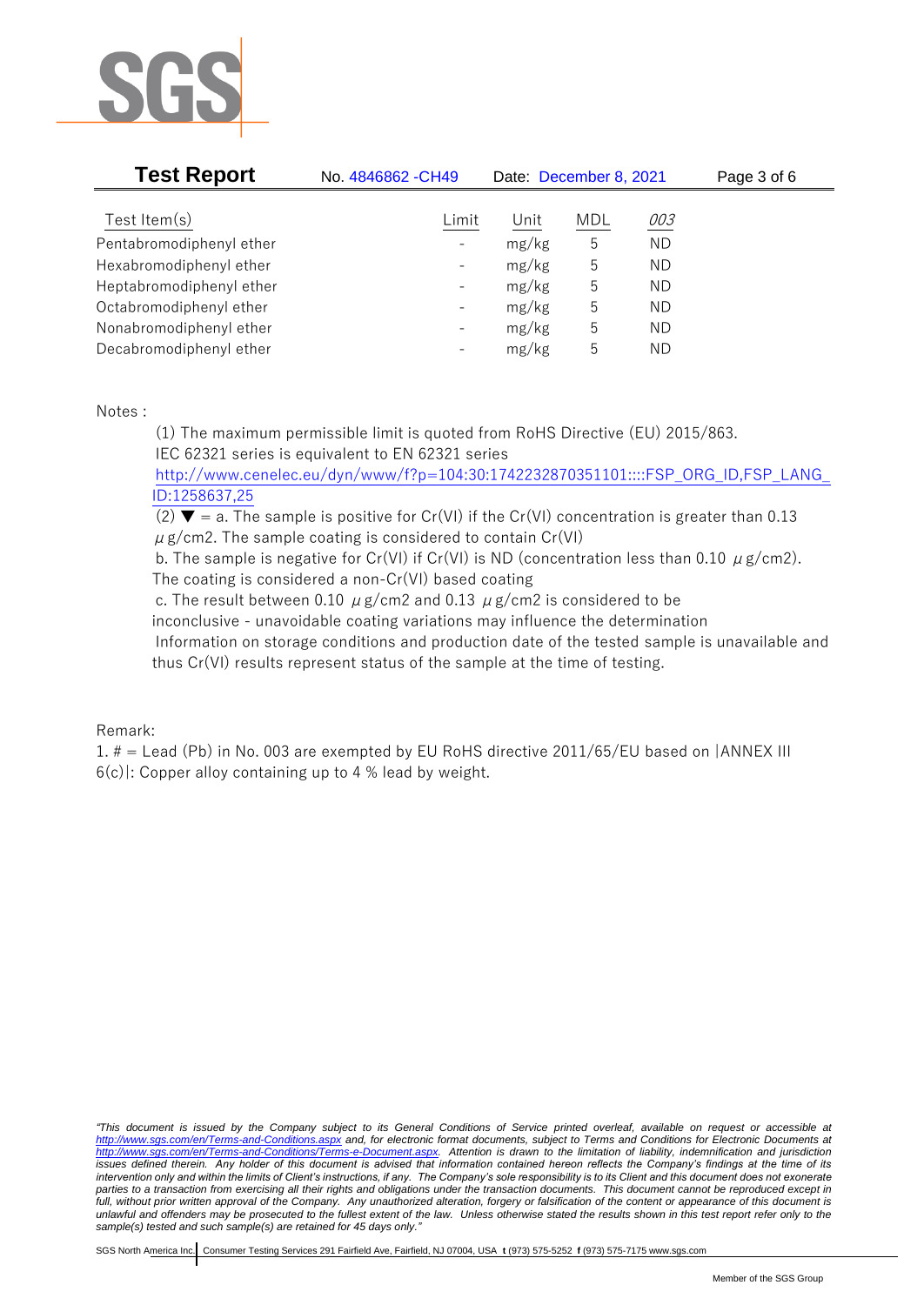

**Test Report** No. 4846862 -CH49 Date: December 8, 2021 Page 4 of 6

## Appendix 1

| Category       | Decision Rule Statement                                                                                                                                                                                                                                                                                                                                                                                                                                                                                                                                                                                                                                                                                                                                                                                                                                                                                                                                                                                                                                                                                                                                                                                                                                                                                                                                                                                                                                                                                            |
|----------------|--------------------------------------------------------------------------------------------------------------------------------------------------------------------------------------------------------------------------------------------------------------------------------------------------------------------------------------------------------------------------------------------------------------------------------------------------------------------------------------------------------------------------------------------------------------------------------------------------------------------------------------------------------------------------------------------------------------------------------------------------------------------------------------------------------------------------------------------------------------------------------------------------------------------------------------------------------------------------------------------------------------------------------------------------------------------------------------------------------------------------------------------------------------------------------------------------------------------------------------------------------------------------------------------------------------------------------------------------------------------------------------------------------------------------------------------------------------------------------------------------------------------|
| $\overline{1}$ | The decision rule for conformity reporting is based on the non-binary statement with quard band (is<br>equal to the expanded measurement uncertainty with a 95% coverage probability, w = U95) in<br>ILAC-G8:09/2019 Clause 4.2.3.<br>"Pass - the measured value is within (or below / above) the acceptance limit, where the<br>А.<br>acceptance limit is below / above to the quard band." or "Pass - The measured values were<br>observed in tolerance at the points tested. The specific false accept risk is up to 2.5%.".<br>"Conditional Pass - The measured values were observed in tolerance at the points tested.<br>В.<br>However, a portion of the expanded measurement uncertainty intervals about one or more<br>measured values exceeded / out of tolerance. When the measured result is close to the<br>tolerance, the specific false accept risk is up to 50%.".<br>C.<br>"Conditional Fail - One or more measured values were observed out of tolerance at the<br>points tested. However, a portion of the expanded measurement uncertainty intervals about<br>one or more measured values were in tolerance. When the measured result is close to the<br>tolerance, the specific false reject risk is up to 50%.".<br>"Fail - the measured value is out of (or below / above) the tolerance limit added / subtracted<br>D.<br>to the quard band." or "Fail - One or more measured values were observed out of tolerance<br>at the points tested". The specific false reject risk is up to 2.5%. |
| $\overline{2}$ | The decision rule for conformity reporting is based on BS EN 1811:2011+A1:2015: Reference test<br>method for release of nickel from all post assemblies which are inserted into pierced parts of the<br>human body and articles intended to come into direct and prolonged contact with the skin in<br>Section 9.2 interpretation of results.                                                                                                                                                                                                                                                                                                                                                                                                                                                                                                                                                                                                                                                                                                                                                                                                                                                                                                                                                                                                                                                                                                                                                                      |
| $\overline{3}$ | The decision rule for conformity reporting is based on the general consideration of simple<br>acceptance as stated in ISO/IEC Guide 98-3: "Uncertainty of measurement - Part 3: Guide to the<br>expression of uncertainty in measurement (GUM 1995)", and more specifically for analytical<br>measurements to the EURACHEM/CITAC Guide 2012 "Quantifying Uncertainty in Analytical<br>Measurement *                                                                                                                                                                                                                                                                                                                                                                                                                                                                                                                                                                                                                                                                                                                                                                                                                                                                                                                                                                                                                                                                                                                |
| 4              | The decision rule for conformity reporting is according to the IEC 62321-7-1 Edition 1.0 2015-09<br>Section 7: Table 1-(comparison to standard and interpretation of result)                                                                                                                                                                                                                                                                                                                                                                                                                                                                                                                                                                                                                                                                                                                                                                                                                                                                                                                                                                                                                                                                                                                                                                                                                                                                                                                                       |
| $\overline{5}$ | The decision rule for conformity reporting is according to the IEC 62321-3-1 Edition 1.0 2013-06<br>Annex A.3 interpretation of result.                                                                                                                                                                                                                                                                                                                                                                                                                                                                                                                                                                                                                                                                                                                                                                                                                                                                                                                                                                                                                                                                                                                                                                                                                                                                                                                                                                            |
| $\overline{6}$ | The decision rule for conformity reporting is according to the GB/T 26125-2011 Annex A to H                                                                                                                                                                                                                                                                                                                                                                                                                                                                                                                                                                                                                                                                                                                                                                                                                                                                                                                                                                                                                                                                                                                                                                                                                                                                                                                                                                                                                        |
| 7              | The decision rule for conformity reporting is according to the requested specification or standard<br>(ASTM F963-17 section 4.3.5)                                                                                                                                                                                                                                                                                                                                                                                                                                                                                                                                                                                                                                                                                                                                                                                                                                                                                                                                                                                                                                                                                                                                                                                                                                                                                                                                                                                 |
| $\overline{8}$ | The decision rule for conformity reporting is according to the requested specification or standard<br>(AS/NZS ISO 8124 Part 3 section 4.2)                                                                                                                                                                                                                                                                                                                                                                                                                                                                                                                                                                                                                                                                                                                                                                                                                                                                                                                                                                                                                                                                                                                                                                                                                                                                                                                                                                         |
| Remark         | If the decision rule is not feasible to be used and the uncertainty of the result is able to be provided.<br>the uncertainty range of the result will be shown in the report. Otherwise, only result will be shown<br>in the report.                                                                                                                                                                                                                                                                                                                                                                                                                                                                                                                                                                                                                                                                                                                                                                                                                                                                                                                                                                                                                                                                                                                                                                                                                                                                               |

*"This document is issued by the Company subject to its General Conditions of Service printed overleaf, available on request or accessible at <http://www.sgs.com/en/Terms-and-Conditions.aspx> and, for electronic format documents, subject to Terms and Conditions for Electronic Documents at [http://www.sgs.com/en/Terms-and-Conditions/Terms-e-Document.aspx.](http://www.sgs.com/en/Terms-and-Conditions/Terms-e-Document.aspx) Attention is drawn to the limitation of liability, indemnification and jurisdiction issues defined therein. Any holder of this document is advised that information contained hereon reflects the Company's findings at the time of its intervention only and within the limits of Client's instructions, if any. The Company's sole responsibility is to its Client and this document does not exonerate parties to a transaction from exercising all their rights and obligations under the transaction documents. This document cannot be reproduced except in full, without prior written approval of the Company. Any unauthorized alteration, forgery or falsification of the content or appearance of this document is unlawful and offenders may be prosecuted to the fullest extent of the law. Unless otherwise stated the results shown in this test report refer only to the sample(s) tested and such sample(s) are retained for 45 days only."*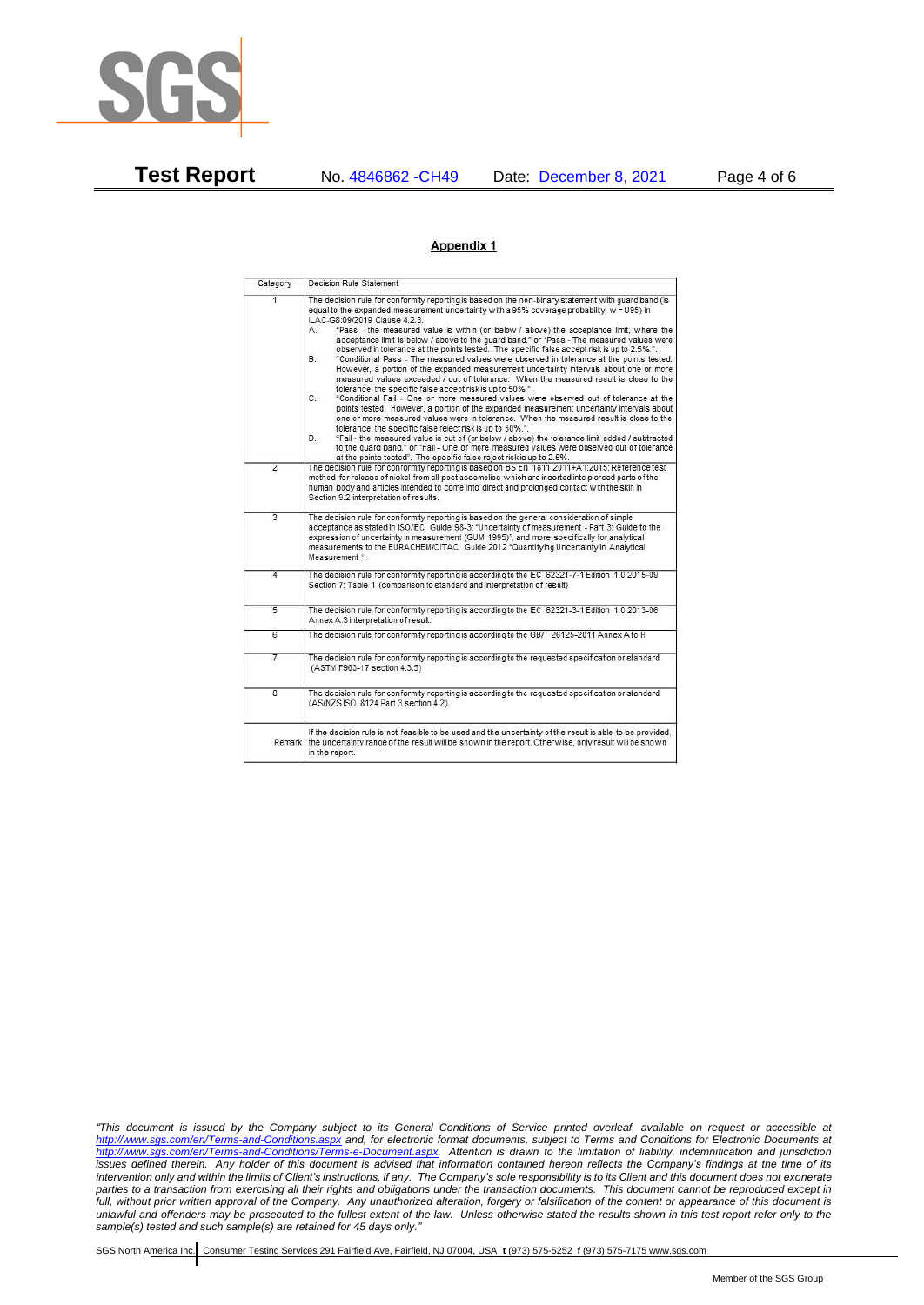



*"This document is issued by the Company subject to its General Conditions of Service printed overleaf, available on request or accessible at <http://www.sgs.com/en/Terms-and-Conditions.aspx> and, for electronic format documents, subject to Terms and Conditions for Electronic Documents at [http://www.sgs.com/en/Terms-and-Conditions/Terms-e-Document.aspx.](http://www.sgs.com/en/Terms-and-Conditions/Terms-e-Document.aspx) Attention is drawn to the limitation of liability, indemnification and jurisdiction issues defined therein. Any holder of this document is advised that information contained hereon reflects the Company's findings at the time of its intervention only and within the limits of Client's instructions, if any. The Company's sole responsibility is to its Client and this document does not exonerate*  parties to a transaction from exercising all their rights and obligations under the transaction documents. This document cannot be reproduced except in *full, without prior written approval of the Company. Any unauthorized alteration, forgery or falsification of the content or appearance of this document is unlawful and offenders may be prosecuted to the fullest extent of the law. Unless otherwise stated the results shown in this test report refer only to the sample(s) tested and such sample(s) are retained for 45 days only."*